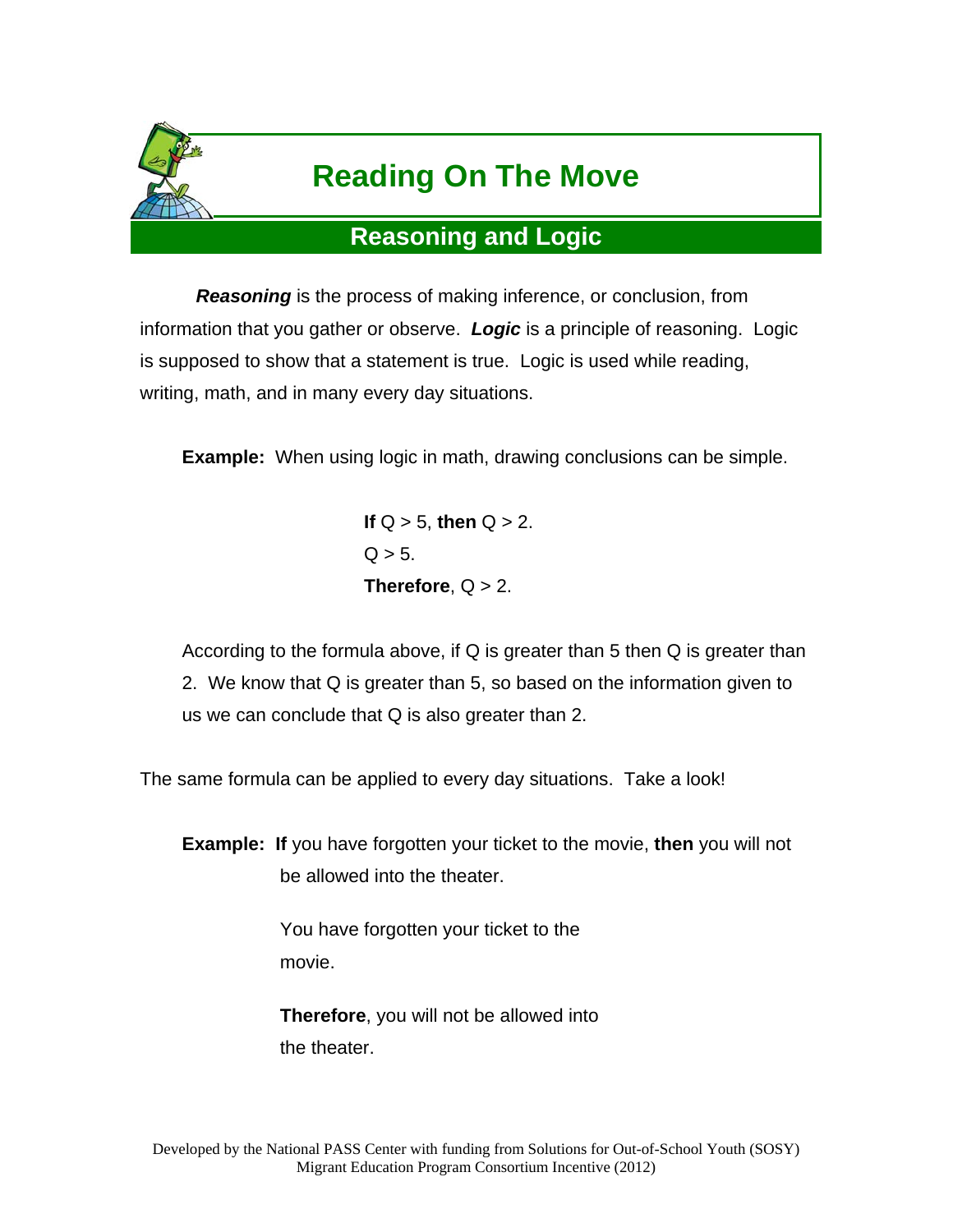You try! Use the information to come to a conclusion.

**1.** If London is in England, then London is not in India. London is in England. Therefore, \_\_\_\_\_\_\_\_\_\_\_\_\_\_\_\_\_\_\_\_\_\_\_\_\_\_\_\_\_\_\_\_\_\_\_\_\_\_\_\_\_\_\_\_\_\_\_\_\_\_\_.

Fill in the blanks with your own example below.

| 2. |            | then |  |
|----|------------|------|--|
|    |            |      |  |
|    | Therefore, |      |  |

 The formula you have just learned allows you to use facts to draw a conclusion. You also need to use facts to draw conclusions without using the formula. Use the facts to figure out the brain teaser below.

- **3.** Juan was looking at a photo. Someone asked him, "Whose picture are you looking at?" He replied, "I don't have any brothers or sisters, but this man's father is my father's son."
	- **a)** If the photo is of Juan's father's son, can the picture be of Juan's sister? Why or why not? \_\_\_\_\_\_\_\_\_\_\_\_\_\_\_\_\_\_\_\_\_\_\_\_\_\_\_\_\_\_\_\_\_\_\_\_\_\_\_\_\_\_\_\_\_

**b)** List anyone who could be Juan's father's son: \_\_\_\_\_\_\_\_\_\_\_\_\_\_\_\_\_\_\_\_\_\_\_\_\_\_\_\_\_\_

 $\overline{\phantom{a}}$  , and the contribution of the contribution of the contribution of the contribution of the contribution of the contribution of the contribution of the contribution of the contribution of the contribution of the

**c)** Does Juan have any sisters or brothers?

**d)** So, whose picture was Juan looking at? \_\_\_\_\_\_\_\_\_\_\_\_\_\_\_\_\_\_\_\_\_\_\_\_\_\_\_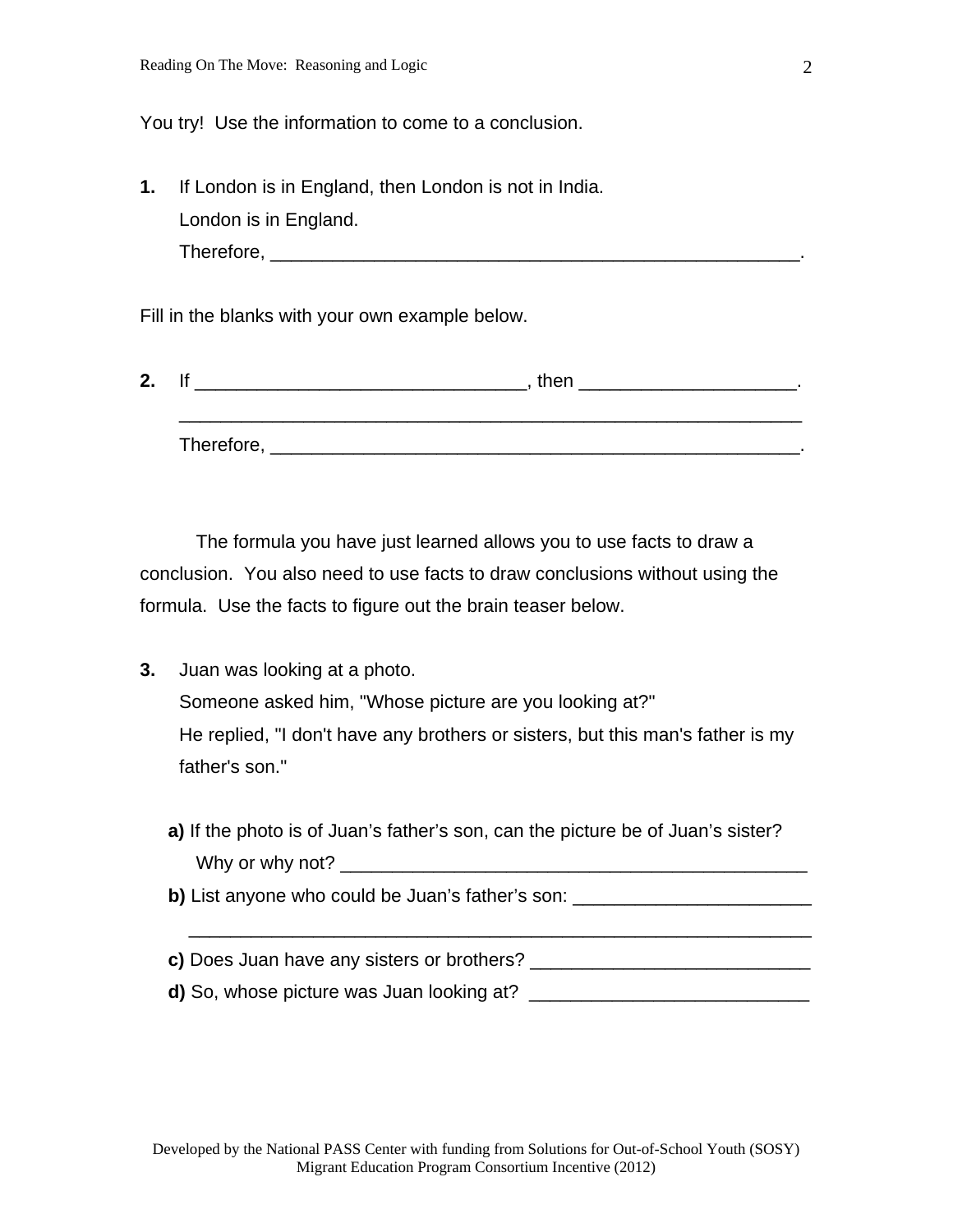Sometimes you have to use your own judgment to come to a conclusion. In the examples so far, you are given all the information you need to come to a logical conclusion. However, there will be times when you need to use observation and good reasoning to make a logical conclusion. This is called *inferring*. Let's take a closer look:

## **Example:** *Observation: Jeff is carrying a box from the jewelry store. Background knowledge: Tomorrow is Jeff and Kim's wedding anniversary. Conclusion (inference): Jeff bought Kim jewelry for their anniversary.*

This is a logical conclusion. Jeff may have gotten jewelry for his mother's birthday, or maybe the jewelry is for him. You wouldn't know unless you observed carefully and used what you already know (background knowledge). If you did not know that it was Kim and Jeff's anniversary, it would not be logical to *infer* that Jeff bought Kim jewelry for their anniversary.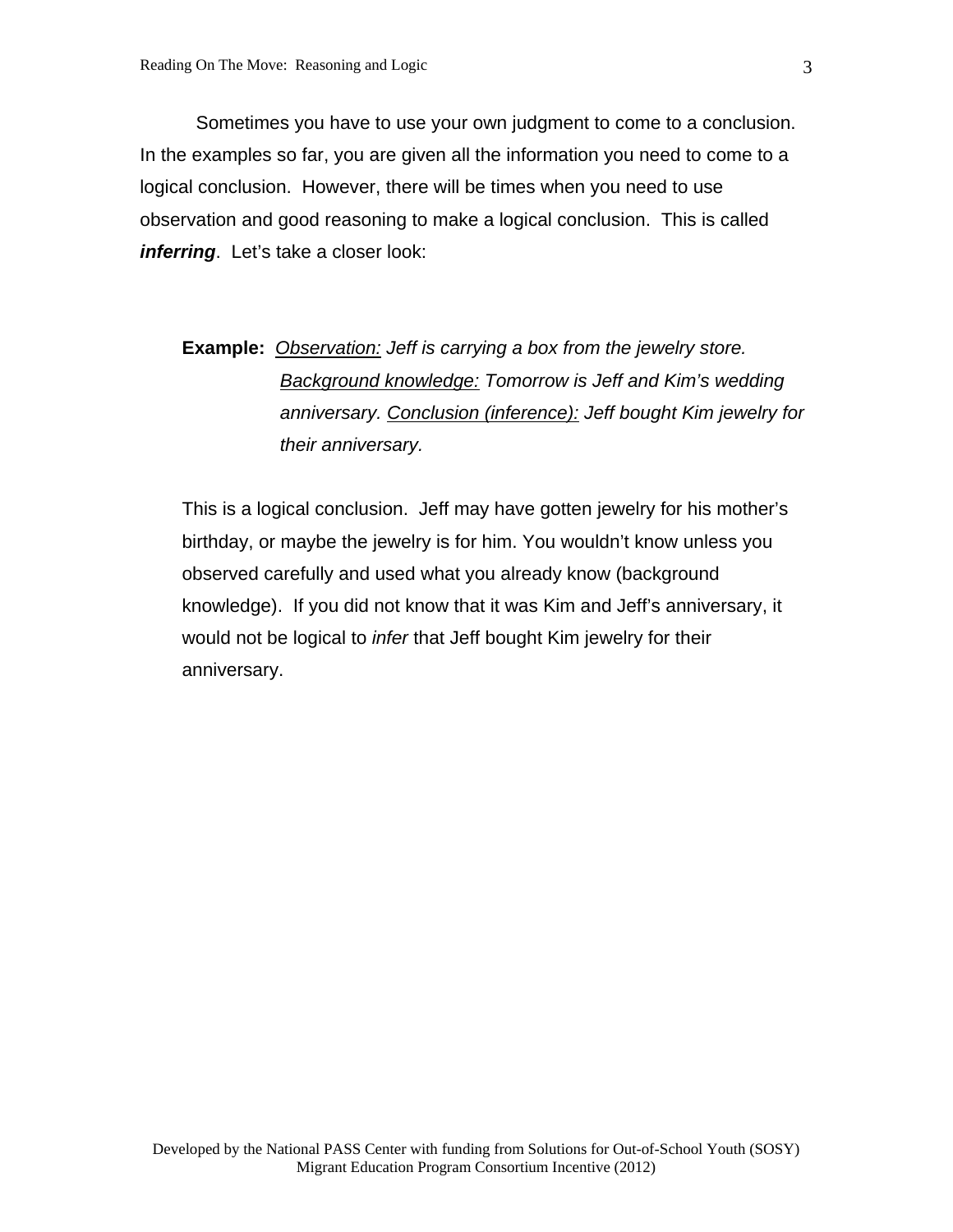#### **Here's another example:**

*Pretend you have never had cheese and you are at a friend's house when her mom offers you some cheese with an apple. You try it and decide you do not like it. Dinner that night is macaroni and cheese, which you try and do not like. For dessert you have cheesecake. You decide that you do not like cheese.* 

 You haven't tried every kind of cheese prepared in every way, so how can you know that all cheese is bad? Well, you can't. But you can reasonably *infer* (conclude) that all cheeses will taste bad to you. The level of confidence, or belief, you have in your *inference* depends on the carefulness of your research and the strength of your evidence.

You try! Read the information below and answer the question.

**4.** Liz and her brother, Brian, shared a soda at the movies on Monday. Brian had a sore throat on Tuesday. Today, a week later, Liz has a sore throat.

\_\_\_\_\_\_\_\_\_\_\_\_\_\_\_\_\_\_\_\_\_\_\_\_\_\_\_\_\_\_\_\_\_\_\_\_\_\_\_\_\_\_\_\_\_\_\_\_\_\_\_\_\_\_\_\_\_\_\_\_

What conclusion can you draw? The contract of the conclusion of the contract of the contract of the contract of the contract of the contract of the contract of the contract of the contract of the contract of the contract o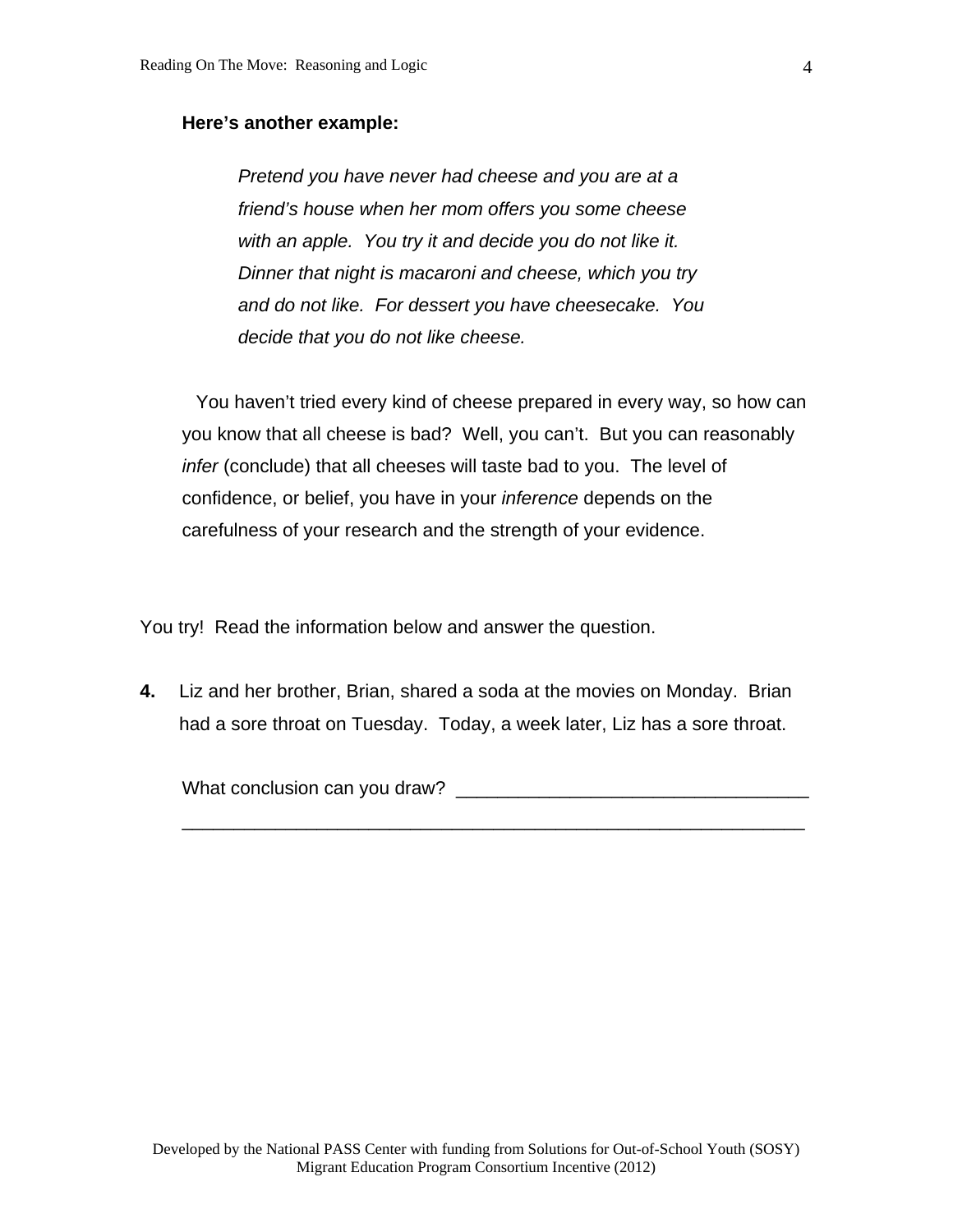Flawed, or reasoning that is not correct, is called a *fallacy* (fail-uh-see). Some common fallacies use logic that is not correct to trick people into believing an argument. These common fallacies include:

**O** Hasty Generalizations: This is when a conclusion is drawn about a group based on a single instance.

**Example:** John had his heart broken by his blonde girlfriend. Let's look at his argument:

> *John's girlfriend broke his heart. John's girlfriend was blonde. All blonde girlfriends are heart breakers.*

This is a *hasty generalization* because not all blonde girlfriends are heart breakers. A person can have their heart broken by anyone, no matter what hair color they have.

 **Either/or**: This is when an argument being made only has two sides when there is really much more that could be argued.

**Example:** *Either you finish school or you will never find a job.*

 There are many people who do not finish school that work for a living. Many working people decided to go back and finish school by taking the GED test, also known as the General Education Development test.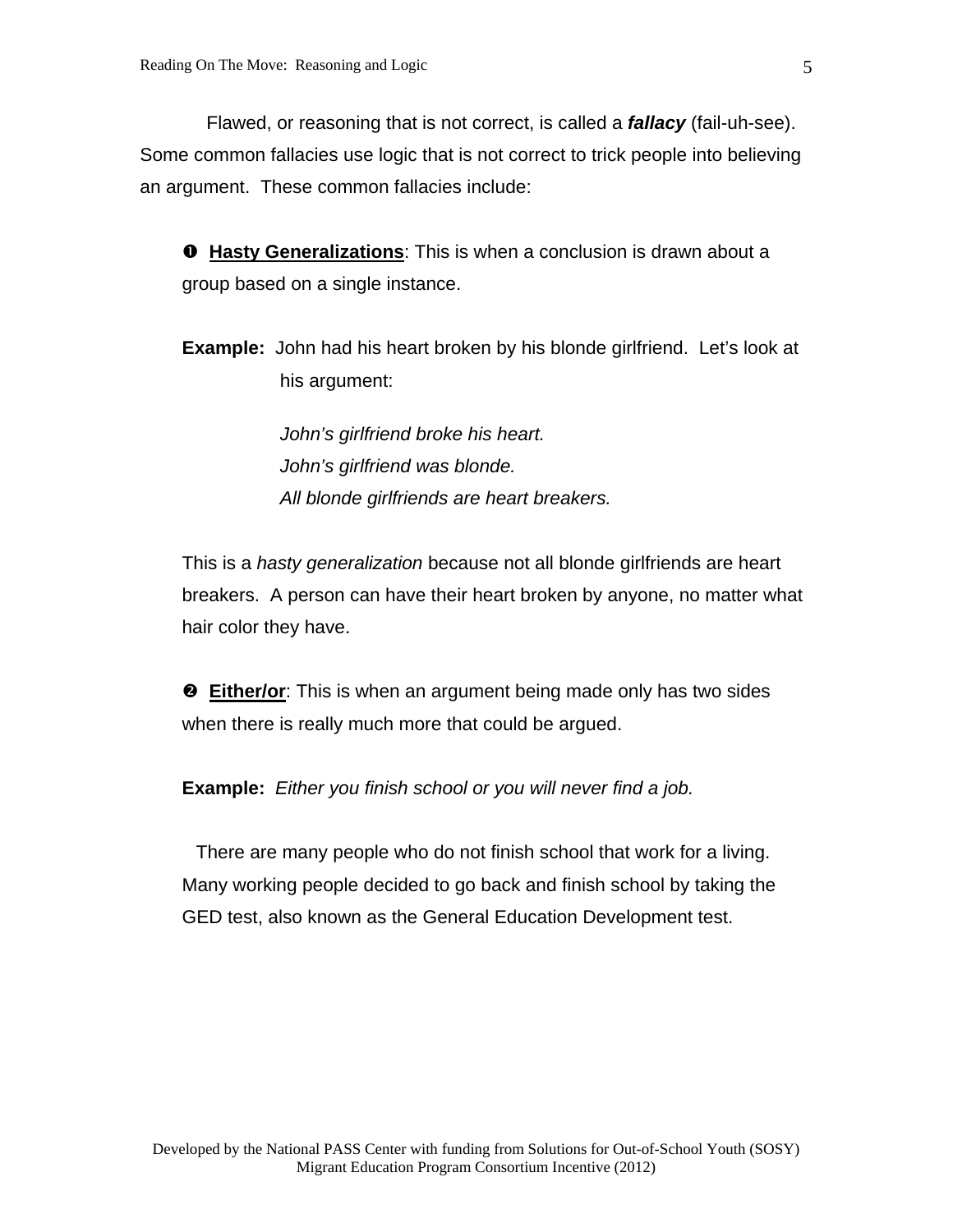**<sup>6</sup>** Circular reasoning: This is when a statement is repeated in different words.

**Example:** *Brushing your teeth is important because you should have clean teeth.* 

 This is circular reasoning because brushing your teeth is the same as cleaning your teeth. It does not tell us *why* it is important to have clean teeth.

 **False analogies**: This is when two things are compared that are not really alike.

#### **Example:** *Working in the fields is like being in jail.*

 This statement is false because working in the fields is not at all like being in jail. Working in the fields is something you do to make money. Being in jail is something you do because you have committed a crime.

**6** Loaded language: This is when words with strong positive or negative meanings are used to hide the weakness of an argument.

**Example:** *My boss is an idiot, and that is the worst idea he has ever had.* 

Calling your boss an idiot does not explain why that idea is bad.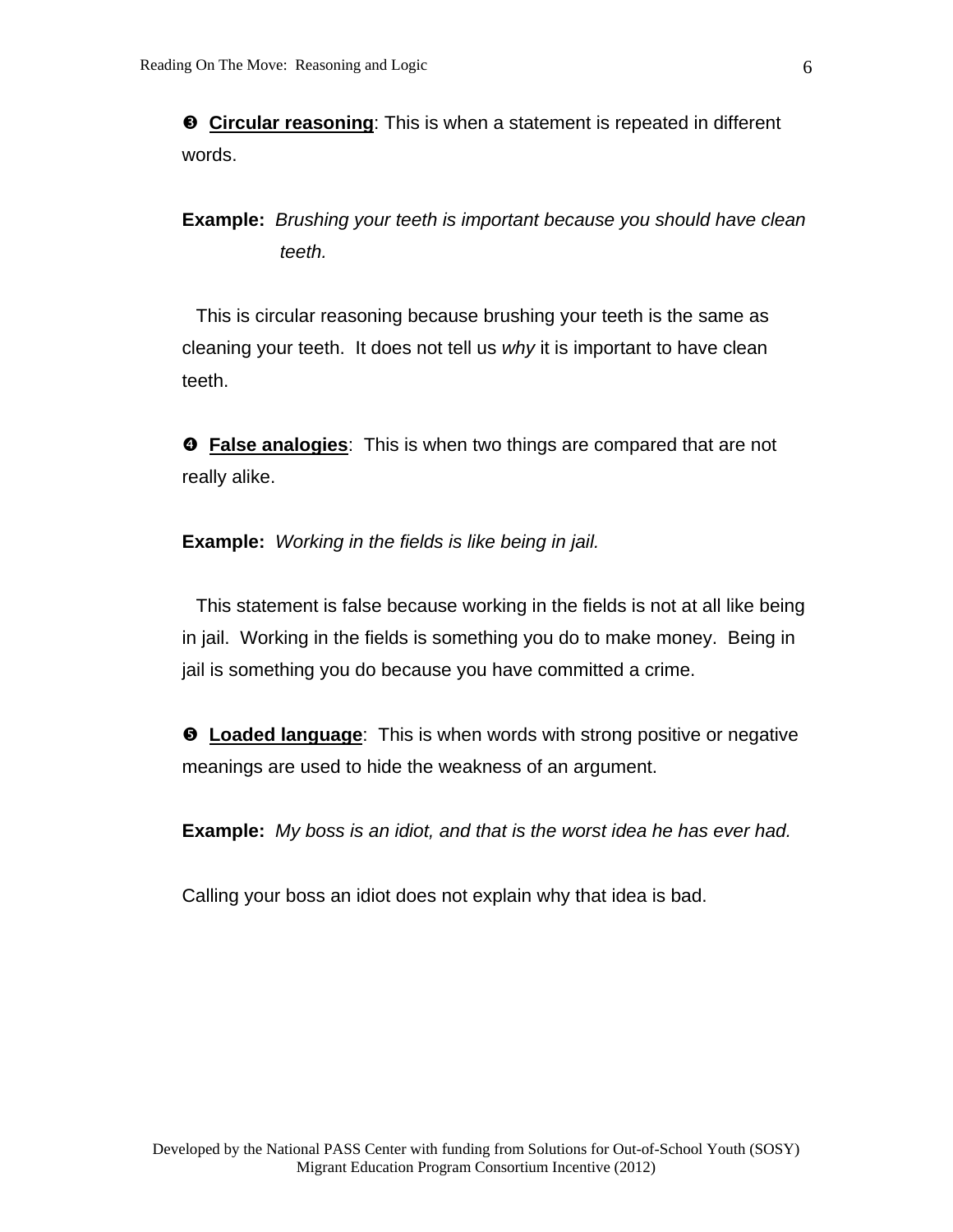Read the paragraph and answer the questions that follow.

*I fear for the future of this country. (1) Kids today do not work hard because they are lazy. (2) All kids these days are overweight. (3) Parents are stupid; they don't care about their kids. (4) Parents treat their kids like they are bottomless pit, allowing them to eat as much junk food as they want. Now kids are overweight. (5) The only solutions here are either sign these kids up for exercise classes or take the kids away from the parents that don't care about them.* 

| 5. What type of fallacy is sentence (1)? |  |
|------------------------------------------|--|
| Explain your answer.                     |  |
|                                          |  |

**6.** What type of fallacy is sentence (2)? \_\_\_\_\_\_\_\_\_\_\_\_\_\_\_\_\_\_\_\_\_\_\_\_\_\_\_\_\_ Explain your answer. \_\_\_\_\_\_\_\_\_\_\_\_\_\_\_\_\_\_\_\_\_\_\_\_\_\_\_\_\_\_\_\_\_\_\_\_\_

 $\overline{\phantom{a}}$  ,  $\overline{\phantom{a}}$  ,  $\overline{\phantom{a}}$  ,  $\overline{\phantom{a}}$  ,  $\overline{\phantom{a}}$  ,  $\overline{\phantom{a}}$  ,  $\overline{\phantom{a}}$  ,  $\overline{\phantom{a}}$  ,  $\overline{\phantom{a}}$  ,  $\overline{\phantom{a}}$  ,  $\overline{\phantom{a}}$  ,  $\overline{\phantom{a}}$  ,  $\overline{\phantom{a}}$  ,  $\overline{\phantom{a}}$  ,  $\overline{\phantom{a}}$  ,  $\overline{\phantom{a}}$ 

**7.** What type of fallacy is sentence (3)? \_\_\_\_\_\_\_\_\_\_\_\_\_\_\_\_\_\_\_\_\_\_\_\_\_\_\_\_\_ Explain your answer.

\_\_\_\_\_\_\_\_\_\_\_\_\_\_\_\_\_\_\_\_\_\_\_\_\_\_\_\_\_\_\_\_\_\_\_\_\_\_\_\_\_\_\_\_\_\_\_\_\_\_\_\_\_\_\_\_\_\_\_

**8.** What type of fallacy is sentence (4)? \_\_\_\_\_\_\_\_\_\_\_\_\_\_\_\_\_\_\_\_\_\_\_\_\_\_\_\_\_ Explain your answer. \_\_\_\_\_\_\_\_\_\_\_\_\_\_\_\_\_\_\_\_\_\_\_\_\_\_\_\_\_\_\_\_\_\_\_\_\_

\_\_\_\_\_\_\_\_\_\_\_\_\_\_\_\_\_\_\_\_\_\_\_\_\_\_\_\_\_\_\_\_\_\_\_\_\_\_\_\_\_\_\_\_\_\_\_\_\_\_\_\_\_\_\_\_\_\_\_

**9.** What type of fallacy is sentence (5)? \_\_\_\_\_\_\_\_\_\_\_\_\_\_\_\_\_\_\_\_\_\_\_\_\_\_\_\_\_ Explain your answer. \_\_\_\_\_\_\_\_\_\_\_\_\_\_\_\_\_\_\_\_\_\_\_\_\_\_\_\_\_\_\_\_\_\_\_\_\_

Developed by the National PASS Center with funding from Solutions for Out-of-School Youth (SOSY) Migrant Education Program Consortium Incentive (2012)

 $\overline{\phantom{a}}$  , and the contribution of the contribution of the contribution of the contribution of the contribution of the contribution of the contribution of the contribution of the contribution of the contribution of the